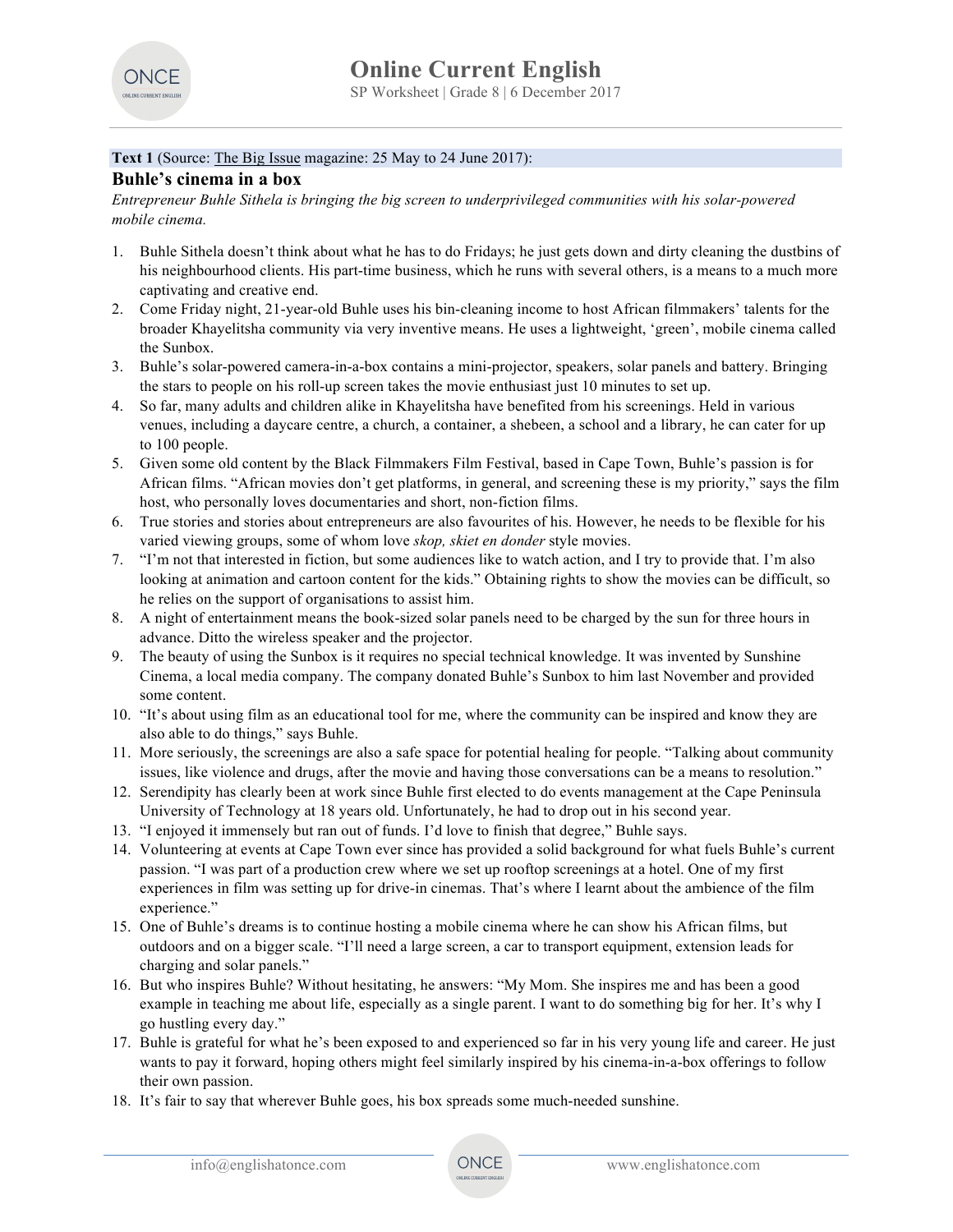

## **Text 2** (full-page image that appeared alongside Text 1 in The Big Issue)**:**



**Text 3:** (Source: https://www.facebook.com/MAMA-TAXI-with-Deni-Brown-and-Gavin-Thomson):



(words by) Deni Brown (pictures by) Gavin Thomson

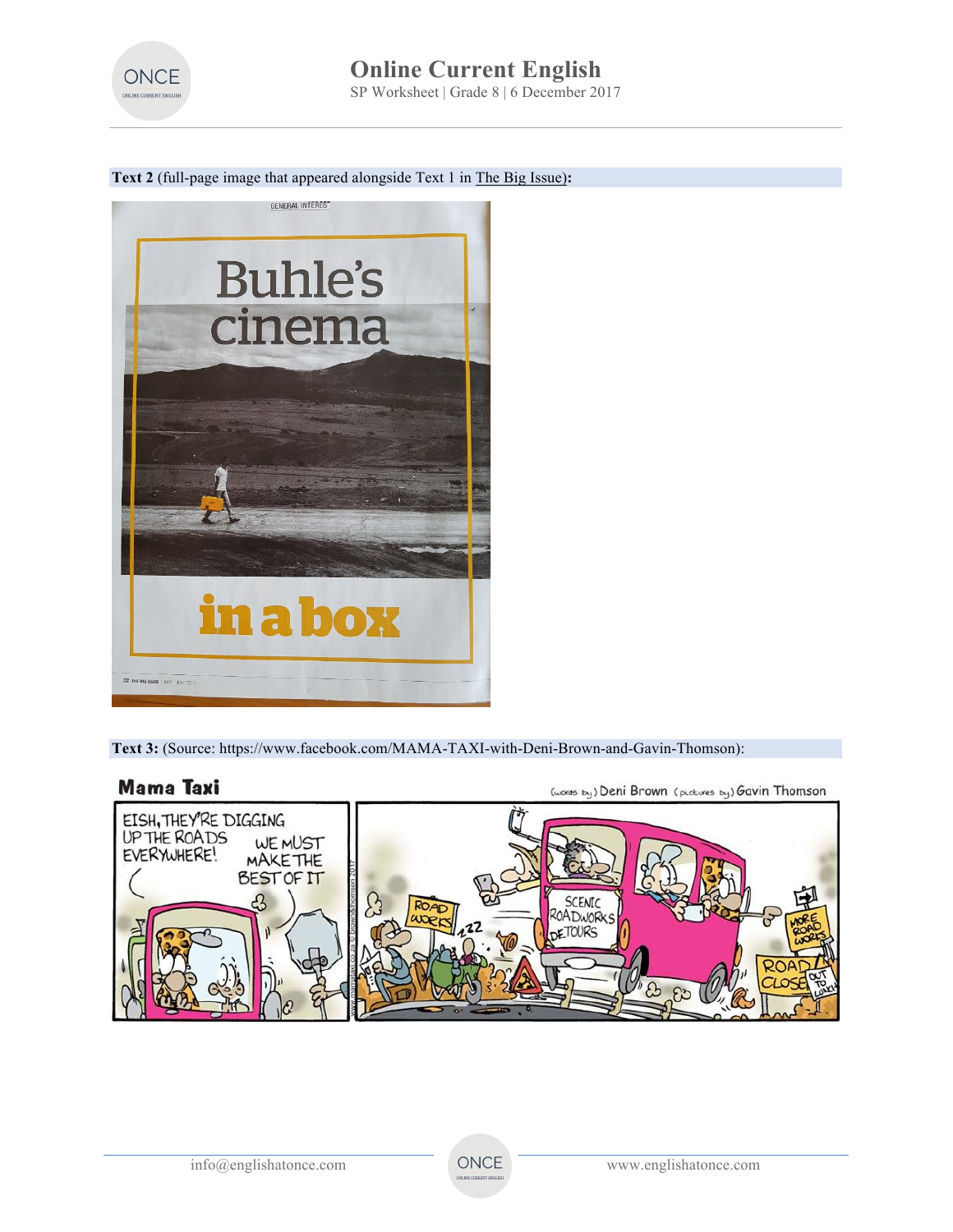

### **Senior phase WORKSHEET** (Suggested level: Grade 8):

In this worksheet, the focus is on reading a magazine article (answering questions; drawing conclusions; inferring meanings, expressing an opinion) and on developing critical language awareness; revision: vocabulary development; idiomatic expressions; punctuation; parts of speech; active voice; analysing photographs and cartoons. CAPS Reading and Viewing; Language Structures and Conventions - Grade 8: aspects of weeks 7-9, Term 4.

#### **Refer to Text 1:**

Refer to paragraph 1:

1.

| 1.  |                                                                                                                                                                                                                                                                                                                                                                                                                                                                                                                                                                                                                                             |                   |
|-----|---------------------------------------------------------------------------------------------------------------------------------------------------------------------------------------------------------------------------------------------------------------------------------------------------------------------------------------------------------------------------------------------------------------------------------------------------------------------------------------------------------------------------------------------------------------------------------------------------------------------------------------------|-------------------|
|     | What is the purpose of the semicolon?<br>a.<br>What other punctuation mark could have been used here that would have had the same effect?<br>b.<br>Give the meaning of the <b>idiomatic expression</b> in "his part-time business is a  means to an end".<br>c.                                                                                                                                                                                                                                                                                                                                                                             | (1)<br>(1)<br>(1) |
|     | 2. Provide the <b>meaning</b> of the word "green" (paragraph 2) as it is used in this context.                                                                                                                                                                                                                                                                                                                                                                                                                                                                                                                                              | (1)               |
|     | 3. Do you agree with the writer that African films generally "don't get platforms" (paragraph 5)? Give reasons for<br>your opinion.                                                                                                                                                                                                                                                                                                                                                                                                                                                                                                         | (2)               |
|     | 4. Refer to: "True stories and stories about entrepreneurs are also favourites of his. However, he needs to be flexible<br>for his varied viewing groups, some of whom love skop, skiet en donder style movies" (paragraph 6).<br>Identify the parts of speech of the underlined words.<br>$(1/2X6 = 3)$<br>a.<br>Explain why italics are used in this sentence.<br>b.<br>In paragraphs 5, 6 and 7, the writer mentions several different types of movies. Which one of these would<br>$\mathbf{c}$ .<br>be your favourite? Give reasons for your answer and refer to examples of the films you have enjoyed,<br>which fit into this genre. | (1)<br>(3)        |
|     | 5. Rewrite "It was invented by Sunshine Cinema, a local media company" (paragraph 9) in the active voice.                                                                                                                                                                                                                                                                                                                                                                                                                                                                                                                                   | (2)               |
|     | 6. Explain in your own words how movies could be "a safe space for potential healing" (paragraph 11).                                                                                                                                                                                                                                                                                                                                                                                                                                                                                                                                       | (2)               |
|     | 7. Refer to paragraphs 12-14:<br>"Ambience" means A. feeling; B. experience; C. atmosphere.<br>a.<br>Describe how "serendipity" had "clearly been at work" for Buhle.<br>$\mathbf{b}$ .                                                                                                                                                                                                                                                                                                                                                                                                                                                     | (1)<br>(2)        |
| 9.  | 8. Explain how the word "sunshine" (paragraph 18) can be interpreted in two different ways.<br><b>Refer to Text 2:</b>                                                                                                                                                                                                                                                                                                                                                                                                                                                                                                                      | (2)               |
|     | Discuss what is suggested about Buhle from the photograph that makes up most of this image.<br>a.<br>How is "in a box" conveyed visually?<br>b.<br>Describe how use has been made of black and white, and of colour in this image. What is the effect of this?<br>$c_{\cdot}$                                                                                                                                                                                                                                                                                                                                                               | (2)<br>(2)<br>(2) |
| 10. | <b>Refer to Text 3:</b>                                                                                                                                                                                                                                                                                                                                                                                                                                                                                                                                                                                                                     |                   |
|     | Complete the following: "Eish", a South African expression, is used in this context to express the emotion<br>a.<br>or feeling of                                                                                                                                                                                                                                                                                                                                                                                                                                                                                                           | (1)               |
|     | Describe the visual and verbal details that tell us about the actions of the people who are working on the<br>b.<br>road works.                                                                                                                                                                                                                                                                                                                                                                                                                                                                                                             | (2)               |

- c. What does the **body language** of those in the vehicle convey about their experiences? (2)
- d. Why could Mavis (the taxi driver) and Zandi (her assistant) be described as "entrepreneurs"? (2)

## **[35 marks]**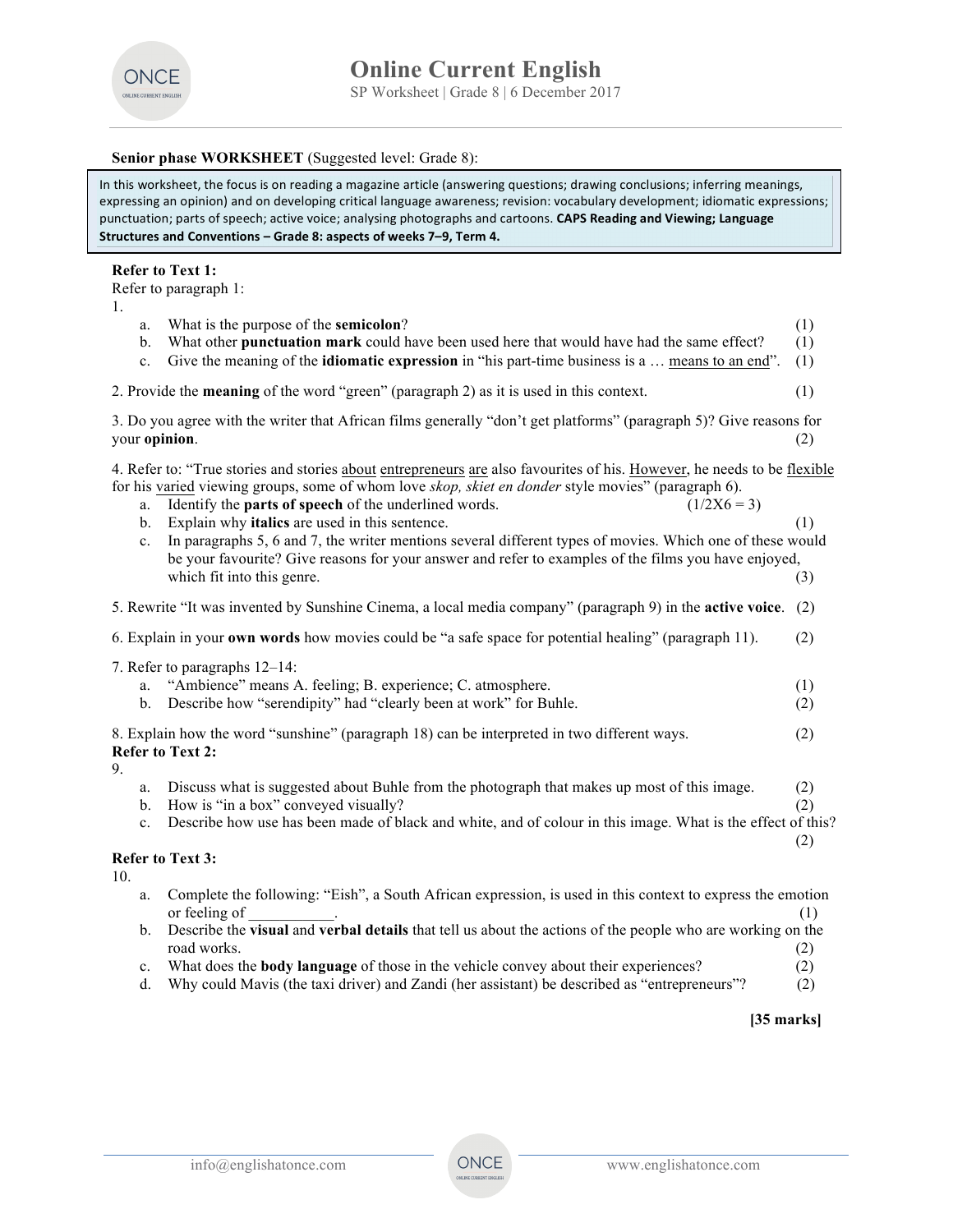

## **Memorandum:**

| The semicolon separates two main clauses from each other.<br>a.                                              |  |
|--------------------------------------------------------------------------------------------------------------|--|
| b. A full stop or a colon.                                                                                   |  |
| c. Something that is not valued, but is useful in achieving an aim.                                          |  |
| 2. Environmentally friendly (his cinema is solar-powered).                                                   |  |
| 3. Students should express their own opinion. They could say that traditional movie-houses tend to be biased |  |

towards Hollywood-produced movies because of the money associated with these; these films might attract larger audiences because of the advertising or exposure with which they are associated. African films might have less exposure because of a lack of funding. Accept other answers. (2)

4.

1.

- a. about: preposition; entrepreneurs: noun; are: verb; however: conjunction; flexible: adjective; varied: adverb (qualifying an adjective).  $(^{12}X6 = 3)$
- b. To indicate a different language is being used (Afrikaans). (1)
- c. Some of the options that students could refer to are: documentaries; action; true stories; stories about entrepreneurs; fiction; animation films. They should provide reasons for why they enjoy this particular type of genre; and also give examples of films in this genre they have enjoyed. (3)
- 5. Sunshine Cinema, a local media company, invented it. (2)

6. Watching a movie about an issue that affects a community, such as substance abuse or violence, can result in discussion about people's own experiences afterwards, and this can lead to their coming to terms with these experiences. (2)

7.

- a. "Ambience" means C. atmosphere. (1)
- b. Serendipity is the luck one might have that comes from finding or doing something by chance. The fact that he had enrolled for a course in events management meant that he later volunteered at events. As luck would have it, some of these events involved working in film and that is where he discovered more about filmwatching.  $(2)$

8. His mobile cinema is called the "Sunbox"; hence the "sunshine" is a reference to the movies he brings to the community – the sunshine coming from the Sunbox. Sunshine also refers figuratively to something that is good and that brings happiness/healing/joy. (2)

9.

- a. The photograph, which shows Buhle walking on a road, carrying his Sunbox, against a backdrop of a rural area, suggests that he is on a journey to bring "sunshine" – movies to others. He is purposeful and is on a mission to do so. Accept other answers. (2)
- b. He is carrying a box-like shape, inside of which is a mobile cinema (movies are "in a box"); the photograph is also framed in a yellow rectangle, giving the impression of being "in a box". (2)
- c. The photograph of Buhle walking on the road is in black and white; the mobile cinema is yellow, as are the lines showing the "box" in which the photograph is framed. The use of black and white with a splash of colour provides contrast – the yellow makes the box(es) stand out.  $(2)$

10.

- a. "Eish" is a South African expression used in this context to express surprise or annoyance. (1)
- b. The visual and verbal details tell us that there is not much work happening: the one person is lying in a wheel barrow, sleeping (indicated by "zzz" above him); the other is sitting down and reading a newspaper; on the side of the road is a sign which says, "out to lunch", posted over the road works sign.

(2)